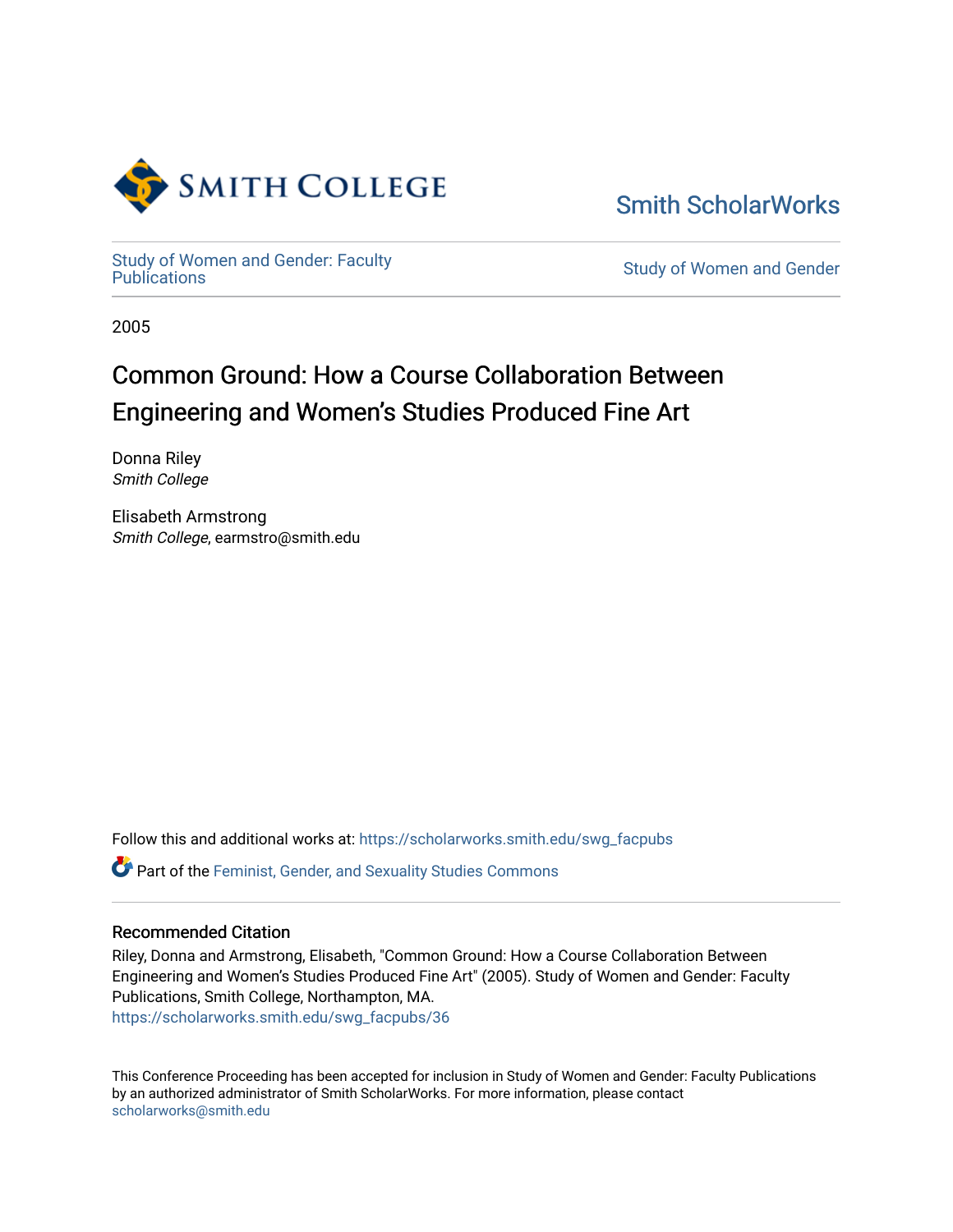# **Common Ground: How a course collaboration between engineering and women's studies produced fine art**

# **Donna Riley, Assistant Professor, Picker Engineering Program Elisabeth Armstrong, Assistant Professor, Women's Studies Program Smith College Northampton, MA 01063**

## **Abstract**

The Mass and Energy Balances course at Smith College collaborated with the Women's Studies course on Youth Culture and Gender and with the feminist art collective subRosa to examine the relationships between cultures of production and the production of culture. The product of this collaboration was the interactive art installation "Can You See us Now?  $\chi$  Ya Nos Pueden Ver?" part of the Massachusetts Museum of Contemporary Art (Mass MoCA) exhibit "The Interventionists: Art in the Social Sphere."

The museum site itself once housed the Sprague Electric capacitor factory, but globalization pressures resulted in exporting production to Juárez, Mexico. Thus, engineering students conducted a life cycle assessment to quantify the environmental impacts of capacitor production in a globalized economy, while the Youth Culture and Gender class examined how conditions of life shaped by global production cycles link the cultures of young women in North Adams and Ciudad Juárez.

Students in both courses met occasionally throughout the semester to plan their contribution to the installation, which included fabricating art objects (including a representative circuit and capacitor) and producing a GIS map of materials flows in capacitor production. Each class had its own set of conventional deliverables including term papers, ethnographic research projects, ethics essays, and formal project reports.

The collaboration process is discussed, including how such projects are generated, how two distinct cultures of students can be brought to work productively together, and how to work well with off-site collaborators, which include a Sprague engineer as well as the art collective. Finally, reflections are offered about the impact of this collaborative project on students, the academy, and society.

# **Introduction**

In the spring of 2004, the Mass and Energy Balances course at Smith College collaborated with the Women's Studies course on Youth Culture and Gender and with the feminist art collective subRosa [1] to examine the relationships between cultures of production and the production of culture. The product of this collaboration was the interactive art installation "Can You See us Now? ¿Ya Nos Pueden Ver?" part of the Massachusetts Museum of Contemporary Art (Mass MoCA) exhibit "The Interventionists: Art in the Social Sphere." [2]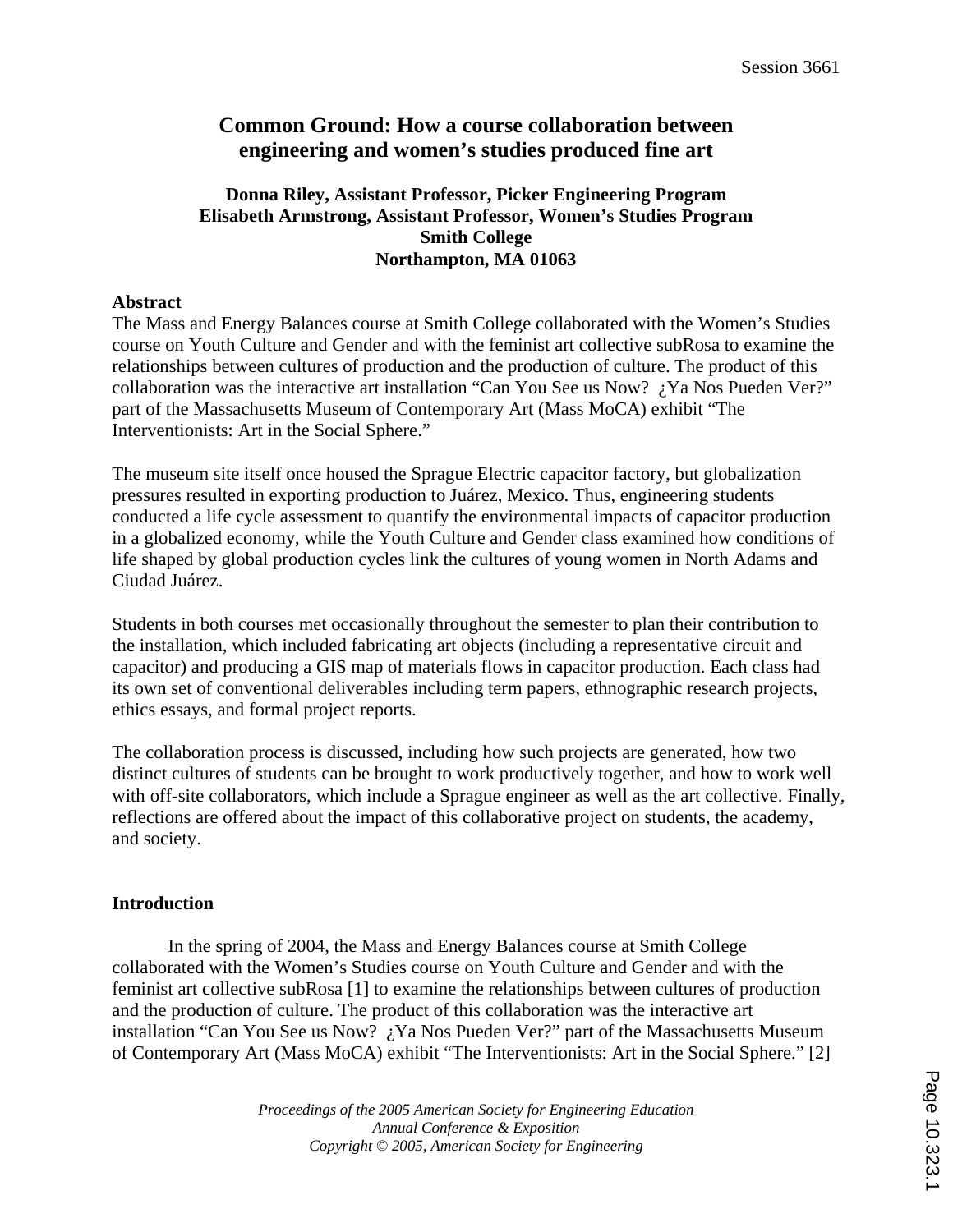The project subRosa proposed at Mass MoCA involved asking **"**how female and feminized affective and material labor in the service, culture, and tourist industries sustains the economic basis of NA. We plan to map the economic and cultural effects that globalization and outsourcing of labor to other countries have brought about in towns like North Adams and Ciudad Juárez, Mexico." [3] The group sought to present these ideas through the concept of a "forensic floor," drawing on archaeological processes as a means to display artifacts in the exhibit. The forensic floor was chosen to emphasize the revelation of what is normally hidden in processes and products – particularly laborers, their histories and their lives. Unlike an anthropological project, the artists sought neither to remain neutral nor to have everything hang together in a coherent manner. At the same time, the artists did not sensationalize their subject in an effort to make it as accessible as possible to a broad range of people.

The project was a perfect meeting ground for all three groups, merging technology, culture, gender, activism, engineering, and art in multiple ways. The museum site itself once housed the Sprague Electric capacitor factory, but globalization pressures resulted in exporting production to Juárez, Mexico. This made it an ideal venue in which subRosa, a feminist art collective that focuses on interactions between technology and women's bodies, could explore several ideas connecting technology, women's labor, environmental degradation, violence against women, war, resistance, and refuge. Engineering students intersected most directly with the relocation of manufacturing from North Adams to several different sites abroad, and conducted a life cycle assessment to quantify the environmental impacts of capacitor production in a globalized economy. The Youth Culture and Gender class examined how conditions of life shaped by global production cycles link the cultures of young women in North Adams and Ciudad Juárez.

Rather than co-teach a single interdisciplinary course, this project represented a multidisciplinary collaboration based in two distinctly different courses, each with its own purpose and content. Each class had its own set of conventional course deliverables including term papers, ethnographic research projects, ethics essays, and formal project reports. This paper discusses the project and its course settings, the development of the collaboration among the two courses, subRosa, and Commonwealth Sprague, the descendant company to Sprague Electric that currently manufactures capacitors in Juárez.

#### **Course Structure and Assignments**

*Mass and Energy Balances.* Engineering 260: Mass and Energy Balances is a required core course in the engineering major, offered to second-semester first years at Smith College as an introduction to problem solving and ideas in thermochemical processes. In spring 2004 the enrollment was 38. The course is based on the introductory course in the chemical engineering curriculum [4, 5] using the Felder and Rousseau text [6]. Between two-thirds and three-quarters of class time was dedicated to problem-solving and the traditional course material. Problem sets were assigned on a weekly or bi-weekly basis, with conventional midterm and final exams related primarily to this material, comprising 50% of the grade.

An additional 25% of the grade and about one tenth of class time dealt with engineering ethics. Ethics topics were integrated with both the course material and the life-cycle assessment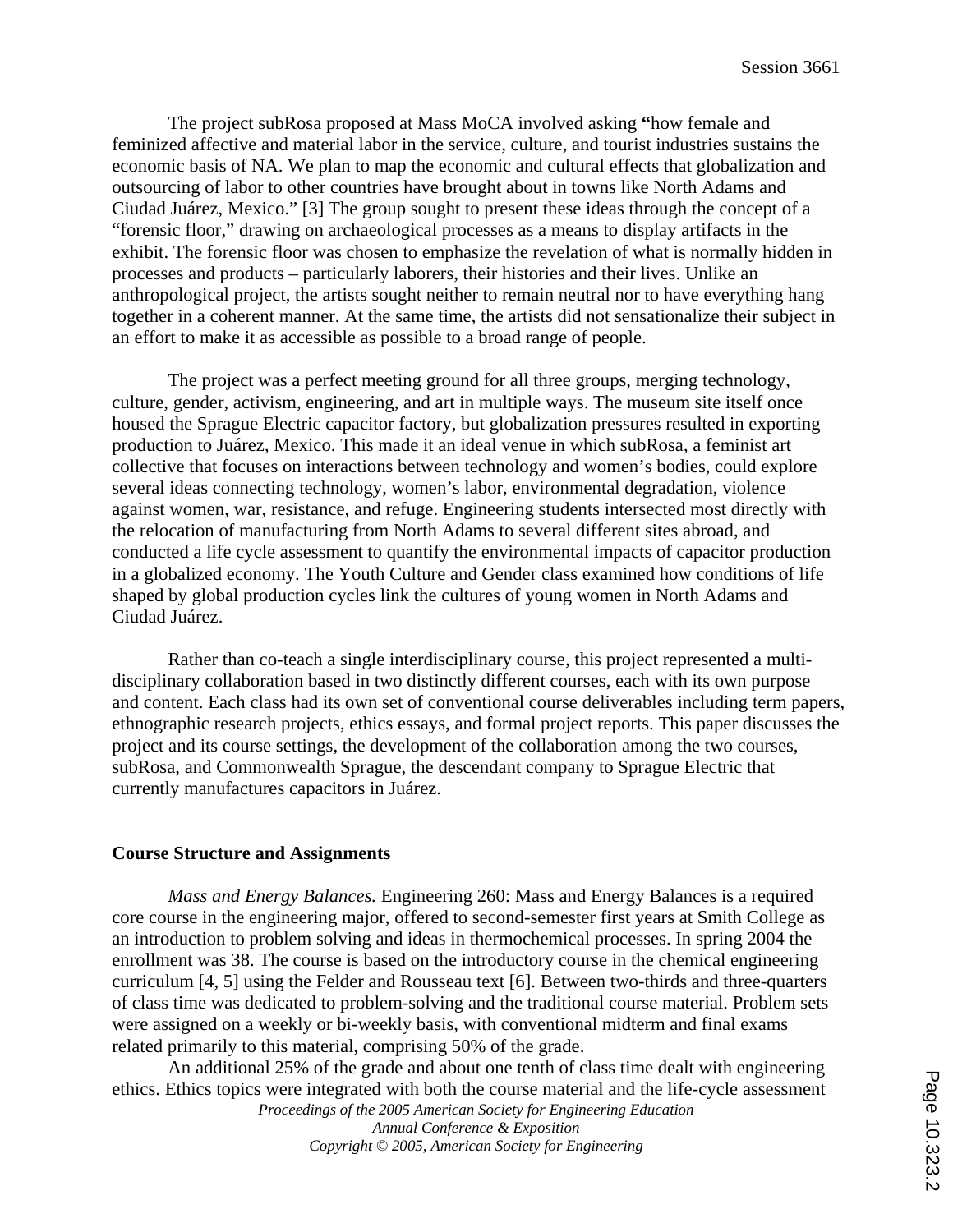project. (For a more complete description of the ethics work in this class see [7].) Students focused on writing an analysis of one of four case studies, using a draft model. Through peer editing students engaged all four topics. Case studies included:

- "USAWAY" adapted from the Harris et al. text for capacitors, about American made vs. foreign made goods [8]
- "Whose property" adapted from Harris et al. to relate to capacitors, about intellectual property, loyalty to company, honesty and communication, etc. [8]
- "Incident at Morales" this multimedia case study thoroughly engaged process engineering, plant safety, environmental concerns, and border issues [9]
- "Automation and Globalization" connected historical issues around automation (Hoosac Tunnel in North Adams) with present-day issues around Globalization (Sprague Electric Plant in North Adams). Students were asked to compare and contrast the engineer's role in each social phenomenon and individual ethics in decision-making about participation in each system.

The final 25% of the grade and about one fifth of classroom time involved the application of mass and energy balance principles to the life-cycle assessment project in collaboration with the Youth Culture and Gender class and subRosa. The life cycle assessment project was adapted from Nair [10] and included two sets of deliverables – a written report due at midterm and a final written and oral report at the end of the semester. Objectives of the assignment included

- Application of course mass and energy balance ideas to a real-world problem
- Learning the principles of life-cycle assessment as an introduction to sustainability in design
- Developing information literacy skills including knowledge of different types of information, source validity, proper referencing of sources, use of research tools including library databases and catalogs
- Collaborating with a diverse group of individuals including professional engineers, professional artists, and women's studies students, and within the class itself

The midterm deliverables included

- a. Description of what capacitors are and what they do
- b. Description of how capacitors are made (lifecycle)
- c. Flowcharts of materials flows around the world in capacitor production
- d. Annotated bibliography
- e. Reflection on source quality
- f. Criteria for evaluating environmental impact of capacitors
- g. Reflection on collaboration with YCG and subRosa. Initial design ideas for communicating anticipated results in the medium of an art installation

The final deliverables included

- h. A full quantitative life-cycle assessment of the environmental impacts of capacitor production
- i. Written and oral reports with all above parts, including a revisitation of the criteria and reflections on the collaboration.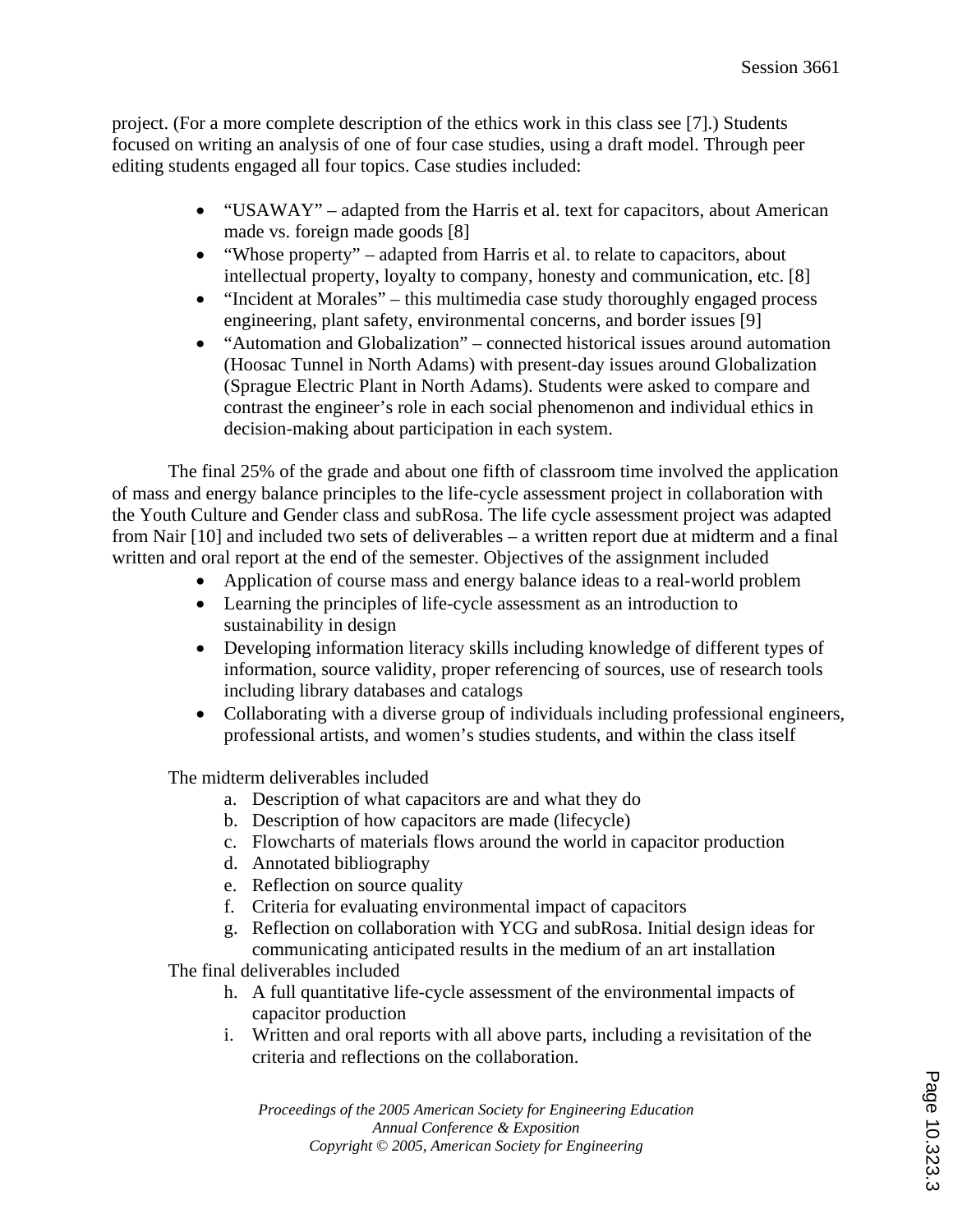*Youth Culture and Gender*. At their most general level, cultural studies classes develop an understanding of how the seemingly banal and often invisible parts of everyday life cohere to form those bonds of commonalty between people that we call "culture." Cultural studies classes examine larger social relationships built through such sites as "common sense," the wrestling match, national sentiment and femininity. Armstrong's mid-level Women's Studies course, called "Youth Culture and Gender" addresses the interplay of gendered expressions of culture by and about young people. The class begins with one central premise: "gender" as a social, political and economic process is always under construction and reiteration. "Gender" cannot be fixed in time, place, or context. In this sense, then, gender is a set of relationships that creates culture as much as culture sustains and produces gender. "Gender," like "culture" and "youth" are not stable terms, but are relational ones that reflect and shape economic and political forces.

Students read abstract theorists of mass culture such as the mid-20<sup>th</sup> C. German philosopher Walter Benjamin, the girls' cultural ethnographer Angela McRobbie, alongside ephemeral texts like graffiti, body piercings, zines and Brittany Spears. The course pushes students to examine how everyday culture is consumed, that is, where "youth" signifies a market niche for products. More important, the class emphasizes the possibilities of and limitations on young peoples' active participation in cultural production. In light of these goals, subRosa's art exhibition about femicide in Cuidad Juárez, Mexico and the cultures of resistance to globalization immediately hailed Armstrong as she developed the class research project in December, 2003 for a class to begin one month later.

The Youth Culture and Gender class is an upper-level elective in the Women's Studies major at Smith College with a seminar-size enrollment in spring 2004. The students in the Youth Culture and Gender class explored the cultural lives of capacitors in North Adams, through their observation of young people in public spaces, such as bowling alleys, coffee shops, and in community youth groups. Their research asked how the knowledge of manufacturing continues to shape young people's lives, even after the production of capacitors has moved out of the city. Students used their research to imagine possibilities of solidarity with young women and men in North Adams and their counterparts in Mexico. As the service economy of Mass MoCA has begun to revive hope for lost jobs and aspirations in North Adams, the students mapped the relationships and lives of the people behind both production industries, exploring commonalities and differences in the former culture of production in North Adams and the more recent production of culture.

The class was assigned several papers over the course of the semester. Some dealt directly with the collaboration, and some with key course readings. Students additionally were assigned a film project in which they produced their own video related to the themes of the course.

**Project Process** 

Page 10.323.4Page 10.323.4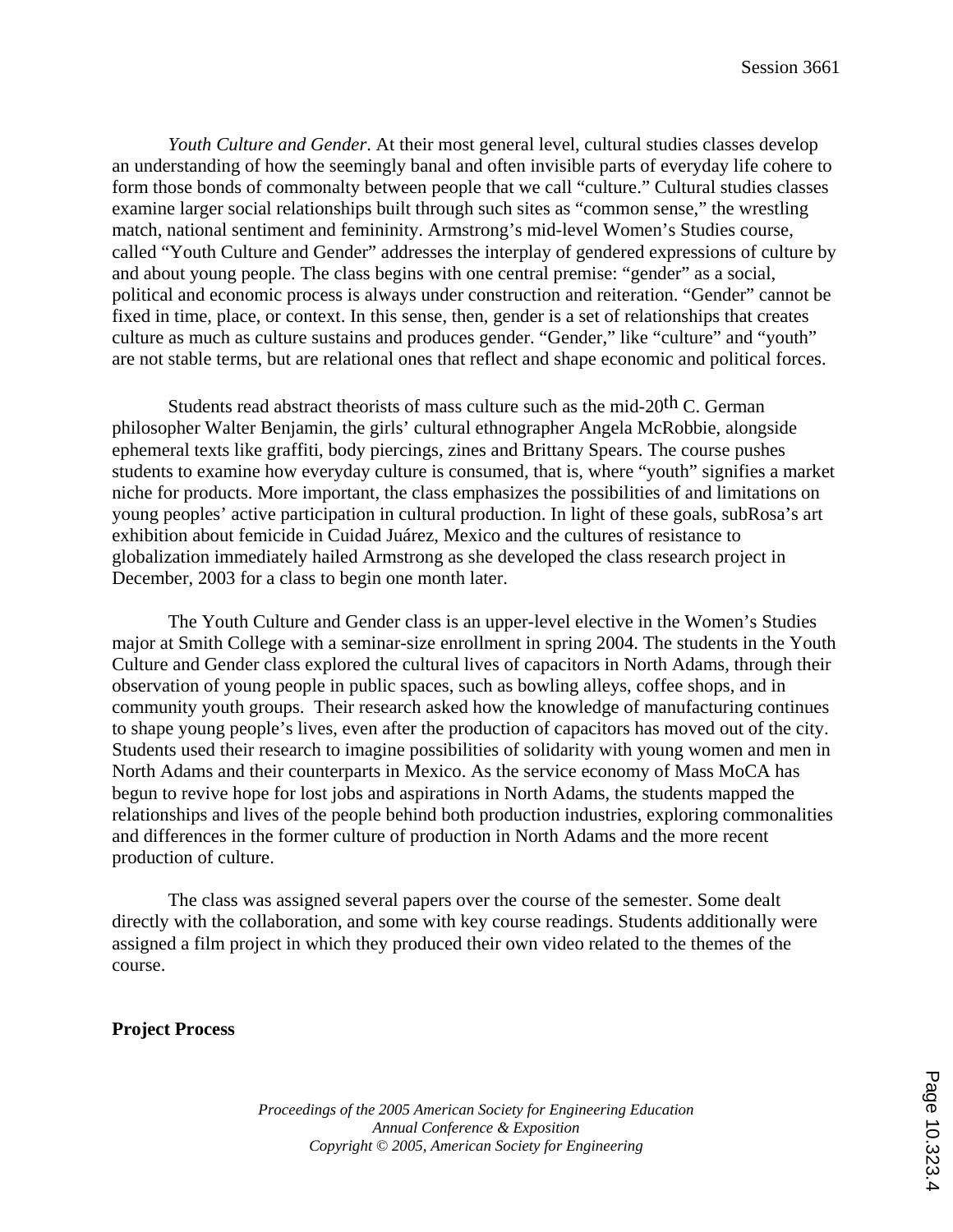*Generation*. The Massachusetts Museum of Contemporary Art (Mass MoCA) advertised on its website its upcoming group show called "Critical Interventions" as a show highlighting politically engaged art in its widest sense. Armstrong, interested particularly in the connections between labor, gender, and art for her class, contacted the exhibit's curator, Nato Thompson, who told her about capacitors and their role in North Adams and Cuidad Juárez. Thomspon immediately saw the possibilities for collaboration, and passed Armstrong's email to the subRosa collective.

Lucia Sommer became Armstrong's initial contact with subRosa as they relayed still amorphous ideas about subRosa's exhibit and the collective research project for Armstrong's class. Together they began to conceptualize how the two projects intersected: both looked at how the macroeconomics of capital and labor flows produced a web that supported young women's vulnerability to violence. Likewise, both took hope from young women's cultures of resistance to that violence and the daily acts of building a better future. They also discussed how the capacitor factory in North Adams, Massachusetts that now housed Mass MoCA had moved to Juárez for its lower wages and benefits to workers and its lower taxes. What had been primarily family-waged, unionized men's work in North Adams had become non-union young women's work in Cuidad Juárez. We talked about those invisible emotional links of hope and despair between young women in both cities. The capacitor was one important link between countries, city residents, and workers, made invisible by the very flows of capital and production that linked them.

Within a week of her discussions with Sommer, Armstrong and Riley had a celebratory end of the semester lunch. Armstrong asked Riley to further explain how a capacitor worked, what it was made of, and the processes of its production. Armstrong told Riley about her plans to collaborate with subRosa, with little concrete idea how her mid-level cultural studies course would enrich their exhibit. It was serendipitous that Riley was looking for an appropriate object for her class's life cycle assessment project to apply mass and energy balance principles to introduce concepts of sustainability. A capacitor was a simple enough device to provide a reasonable LCA project. The culture and gender questions raised in Armstrong's course seemed an important dimension for the engineering students to take into account. Riley followed up a cursory lunchtime explanation with some additional research and soon after the lunch she sent more detailed notes to Armstrong via email. Armstrong similarly felt that the engineering questions Riley raised about capacitor production opened another dimension to any ethnography of culture her students would pursue in their collective research project.

So, in the elation of one semester ending and another yet to begin, we decided to give our very different classes a chance to develop their disciplinary expertise alongside another's. We hoped the questions we heard each other asking would also spur the students to think more broadly in their research. We hoped by working alongside each other we could develop an educated respect for disciplines that so rarely talk to each other, even in the tools and skills they emphasize: Women' s Studies and Engineering. We saw our classes' research projects as a means to develop multi-disciplinary skills rather than inter-disciplinary ones.

*Proceedings of the 2005 American Society for Engineering Education Annual Conference & Exposition Copyright © 2005, American Society for Engineering* Despite her enthusiasm, it seemed to Riley initially that the structured demands of a first year engineering course would prohibit significant interactive collaboration, but as the creative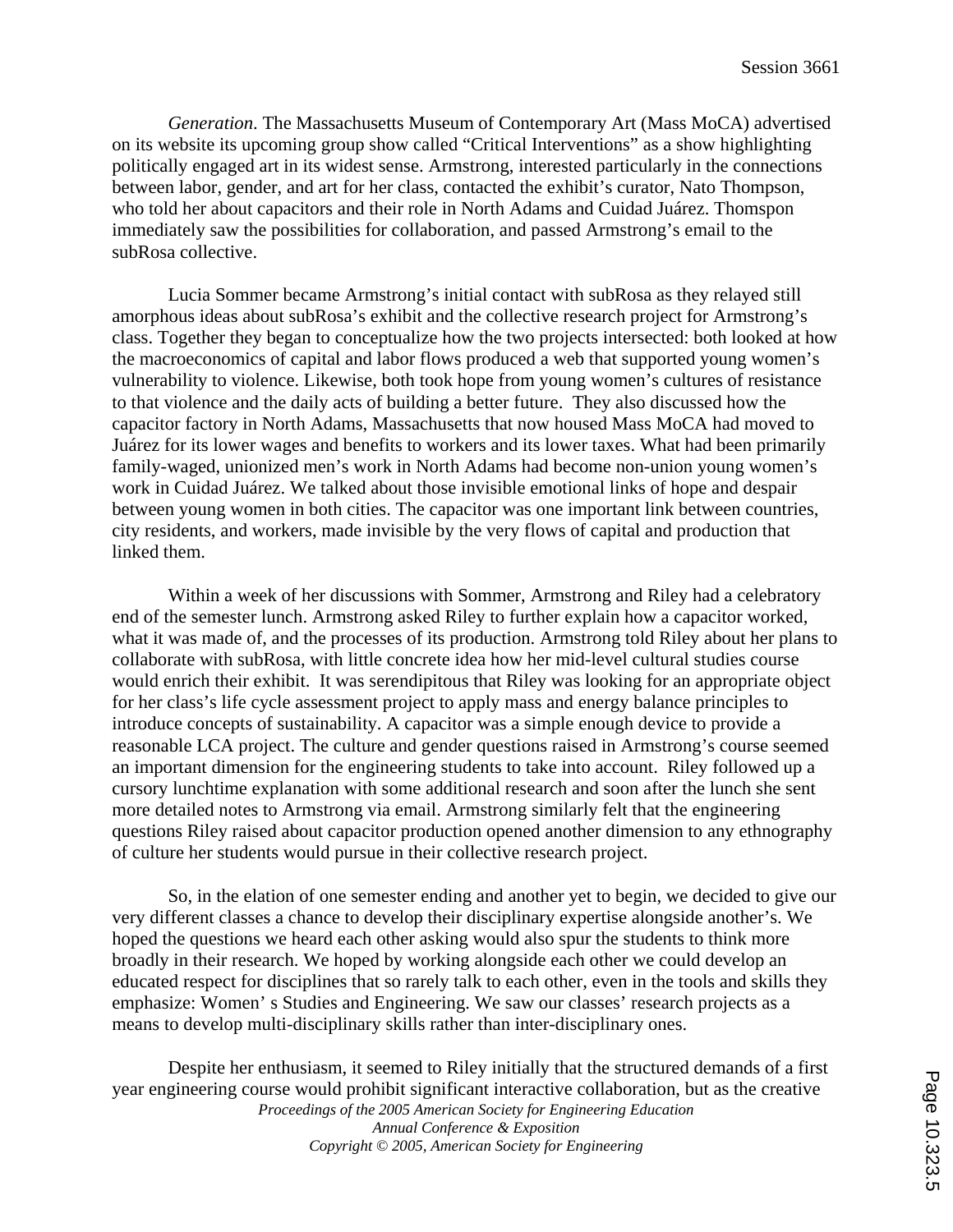brainstorming process continued, it became clear that all three groups were willing to remain flexible and revise or expand both the project and the course settings to meet the needs of all groups, without compromising what each needed to accomplish. The flexibility of subRosa and both faculty involved was critical in creating an environment in which this project could become more than what any individual envisioned, and provide learning opportunities to all involved beyond what was imagined or anticipated.

Riley then contacted process engineer Ross Bentz at Commonwealth Sprague, a descendant company of Sprague Electric that maintains headquarters in North Adams though it has exported its production lines. Armstrong and Riley set up a meeting with the engineer to learn more about the history of the companies and their operations in North Adams and now in Juárez. Bentz provided Riley's class with critical data needed for the LCA and volunteered to visit the class and give a presentation on capacitor production. Bentz was also able to provide important historical information that was helpful for both the Youth Culture and Gender class and subRosa.

After meetings, phone calls, and several preliminary trips to North Adams Armstrong decided to frame the ethnography project on youth cultures around the capacitor. The ethnographic site would be North Adams, a risk in itself since the city was over an hour from Northampton and travel would require negotiating snow storms and icy roads. Her class began their research around the capacitor as it shaped the politics, history, economic prosperity and decline of North Adams. They learned anew how a capacitor worked and what raw materials were necessary in its production. They also learned, broadly, about the other companies that built capacitors around the world as well as the other businesses that remained in North Adams. From this wider research, they began to focus on particular sites for observation of how the capacitor animates the lives of young people in North Adams today. They chose public locations, like Mc Donalds, YMCA, Walmart and the local pool hall to witness where and how young people and capacitors met. They saw cell phones, check-out scanners, surveillance cameras, vacuum cleaners and music systems as they built new communities of support and broke off old lines of communication. Over the course of their assignments, the last being a three hour observation in their chosen locations, they mapped North Adams, a city depressed economically, with the highest rates of domestic violence, recreational drug use, and teen pregnancy in the state. They began to see how young people negotiated the city's changed prospects, both imbibing the hopes for a better future (represented by the new tourist economy of the museum), and the despair that this new economy could bring them the economic stability or consumer power of the past.

As the two classes began their research, Armstrong and Riley continued to stay in touch with subRosa and provide research updates. All of our insights, reports and contacts we passed on to subRosa. We continued to get reports from subRosa on the developing thoughts about their exhibit. Half way through the collaboration, subRosa extended what seemed an almost foolhardily generous offer: to design together a piece of their exhibit, a box in the "forensic floor" part of the installation. Neither instructor imagined at the outset that what began as background research would become actual production of fine art. We had only two months to think about how to translate our research and knowledge into visual and possibly auditory art.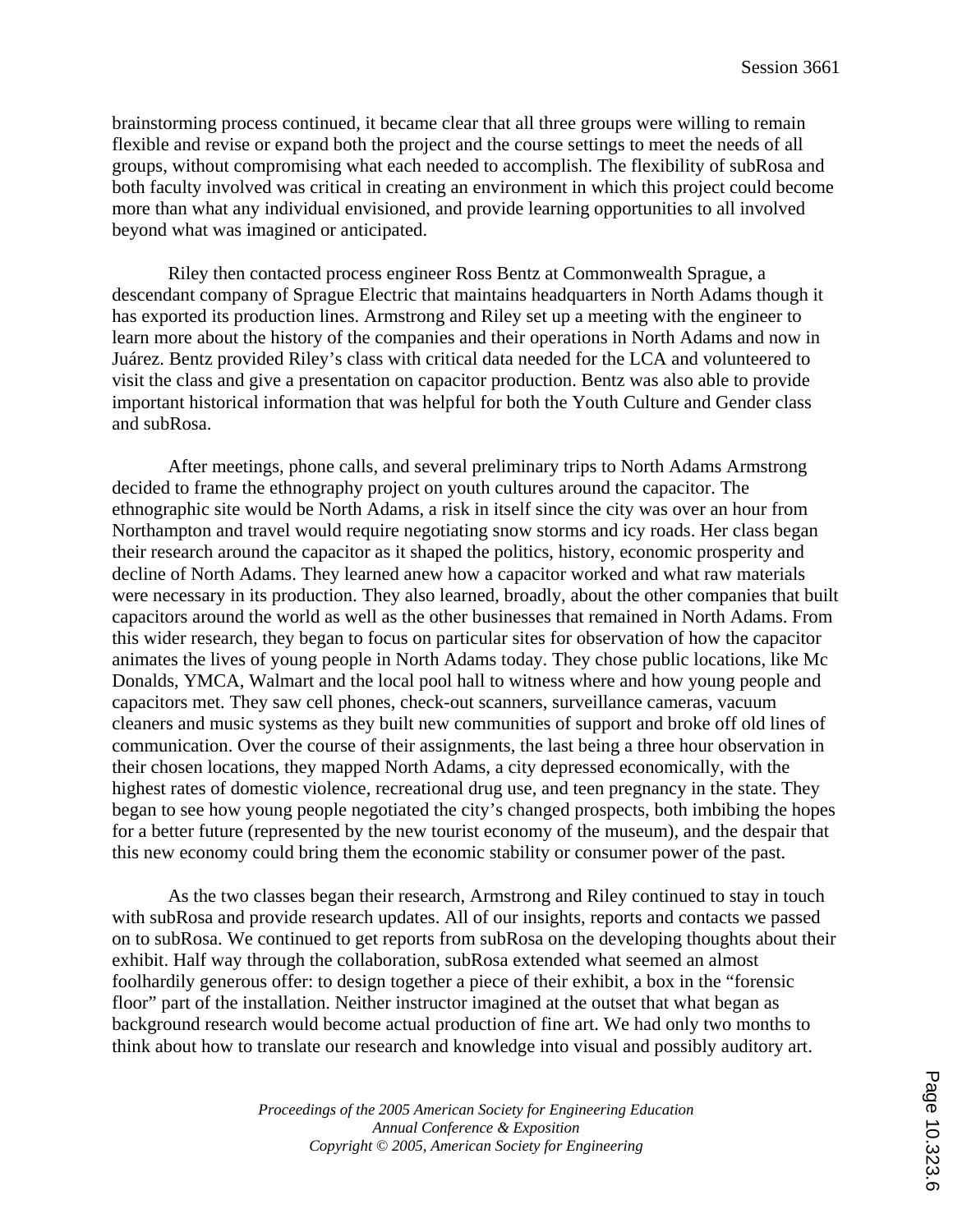*Joint work*. In addition to individual course assignments, the two classes met together several times for joint work. The first of these was a field trip to North Adams, MA. After a brief stop at the Hoosac Tunnel during which students learned about the social impact of the invention of the steam drill (first used during the tunnel's construction, and site of many worker races of manual labor against the steam drill, a direct comment on automation), students proceeded to North Adams. The Youth Culture and Gender class conducted field research including interviews and participant observation at various public locations in town. The Mass and Energy Balances course toured Mass MoCA, with particular attention to technology-related installations including an exhibit of prisoner's inventions and designs for an eco-utopia to replace the K-Marts that were closing around the country.

When Ross Bentz of Commonwealth Sprague visited the EGR 260 class to give a guest lecture on capacitor manufacturing, the Youth Culture and Gender class was invited to attend, and those students who were able attended. Similarly, when Faith Wilding of subRosa visited to guest lecture in the Youth Culture and Gender class, EGR 260 students were invited to attend. Additionally, Wilding visited the EGR 260 class and listened to student presentations on the life cycle assessment.

A Sunday afternoon meeting of both classes was held to allow students time to get to know each other, to work in multi-disciplinary teams, to share the results of their research (well underway by this time in the semester) and to brainstorm about possible contributions to the art installation at Mass MoCA.

Faith Wilding, during her visit to the Smith campus, hosted a second such meeting to discuss further the details involved in fabricating the design. After this meeting, a group of students from each class formed a team to fabricate the items in the machine shop. A subset of these students attended the installation and worked to install our portion. Some of these students were also able to attend the opening, which was held after final exams.

#### **The Installation**

 Students made three different contributions to the final installation. The primary contribution was in the form of research. The process and products from both classes' work helped subRosa formulate and crystallize concepts for the installation. The work from the Mass and Energy Balances course was used in several different ways. First, a GIS-produced map of global material and energy flows was hung in the installation (see Figure 1). Second, several elements from the first group brainstorming session were incorporated into a curated box in the "forensic floor" [note: explain concept of installation in background, also subRosa]. These included a spray-painted circuit diagram with capacitors symbolically represented, with black crosses drawn inside the capacitor, a representation of how the women maquiladora workers are remembered in Juárez. On top of this base was laid a fabricated capacitor, made with the actual casing of a Commonwealth Sprague motor run capacitor. A slit was cut in the casing to allow one to unfurl the capacitor inside (fabricated from a camping blanket and a window shade). On the silver spring-loaded tape were stenciled the words "we are not disposable" – a dual reference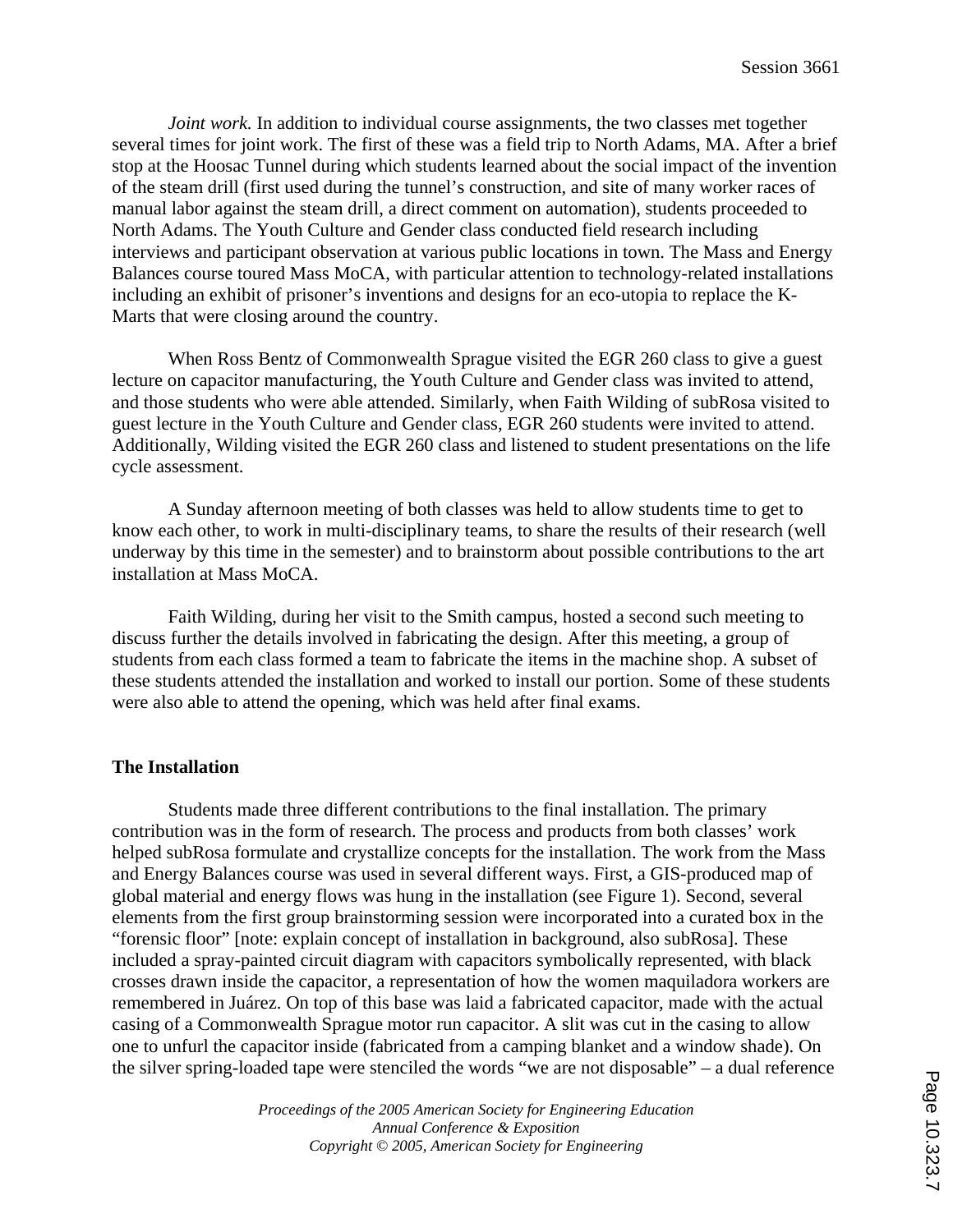to the environmental impacts of globalized production and to the use and abuse of women's labor in capacitor production (see figure 2).

*Student Response*. Students in both courses were troubled by some aspects of the project. Among the engineering students, the flexibility of the collaboration was disconcerting, as well as the level of work demanded of first years in the course overall. For most students this was the first quantitative engineering course and the first research-based project they had encountered, though not the first community-based project. Although the assignment was well structured with clearly defined deliverables enumerated above, the students continued to ask for more structure, which Riley sought to provide through direct interactions with students. The engineers were particularly challenged in keeping the big picture in mind throughout the project, and they often had trouble connecting the detailed life cycle assessment work with the larger questions posed by the artists. Students in both classes viewed the field trip and class visits favorably, but did not seem to fully appreciate the significance of the opportunity presented in fabricating art for a MassMoCA installation.

In the Youth Culture and Gender class, students were most challenged by the hands-on aspects of the project because of the ways in which the real-world experience intersected with the theory they had learned throughout their courses of study. Student ideas about class, culture, art, and gender were challenged in numerous ways, and it was difficult for those invested in theory to think in the nuanced ways that a gray reality can sometimes demand.

 In a mutli-faceted project such as this, different engineering students found different aspects rewarding or motivating. Some students were particularly excited about the art installation, engaging with Faith Wilding and subRosa because they recognized the rare opportunity to combine engineering with art. Other engineers appreciated the introduction to research the project represented, finding those skills useful in summer research jobs. Some engineers were motivated by the environmental aspects of the work, others by the connection to electrical engineering afforded by the subject of capacitors. Engineers (and Youth Culture and Gender students) who enjoyed shop work were able to engage with that part of the project.

#### **Reflections**

There are a number of important observations to make about this type of collaboration. We will first discuss the pragmatic lessons learned and the challenges presented by such a collaboration, including the strategies we found most successful. We conclude with a discussion of the impact of this type of collaboration on the fields of engineering and women's studies, and on the academy.

This type of project requires coordination and resources. Both course professors put in extra time in meeting with our collaborators, organizing field trips, and the like. We were able to do this in part because of College resources at our disposal, including a budget to hire buses and pay other costs for the field trip, a machine shop with two staff members available to work with students, an extensive research library system and staff to support student efforts, phone, email, and transportation budgets to facilitate meetings on a regular basis, an electronic system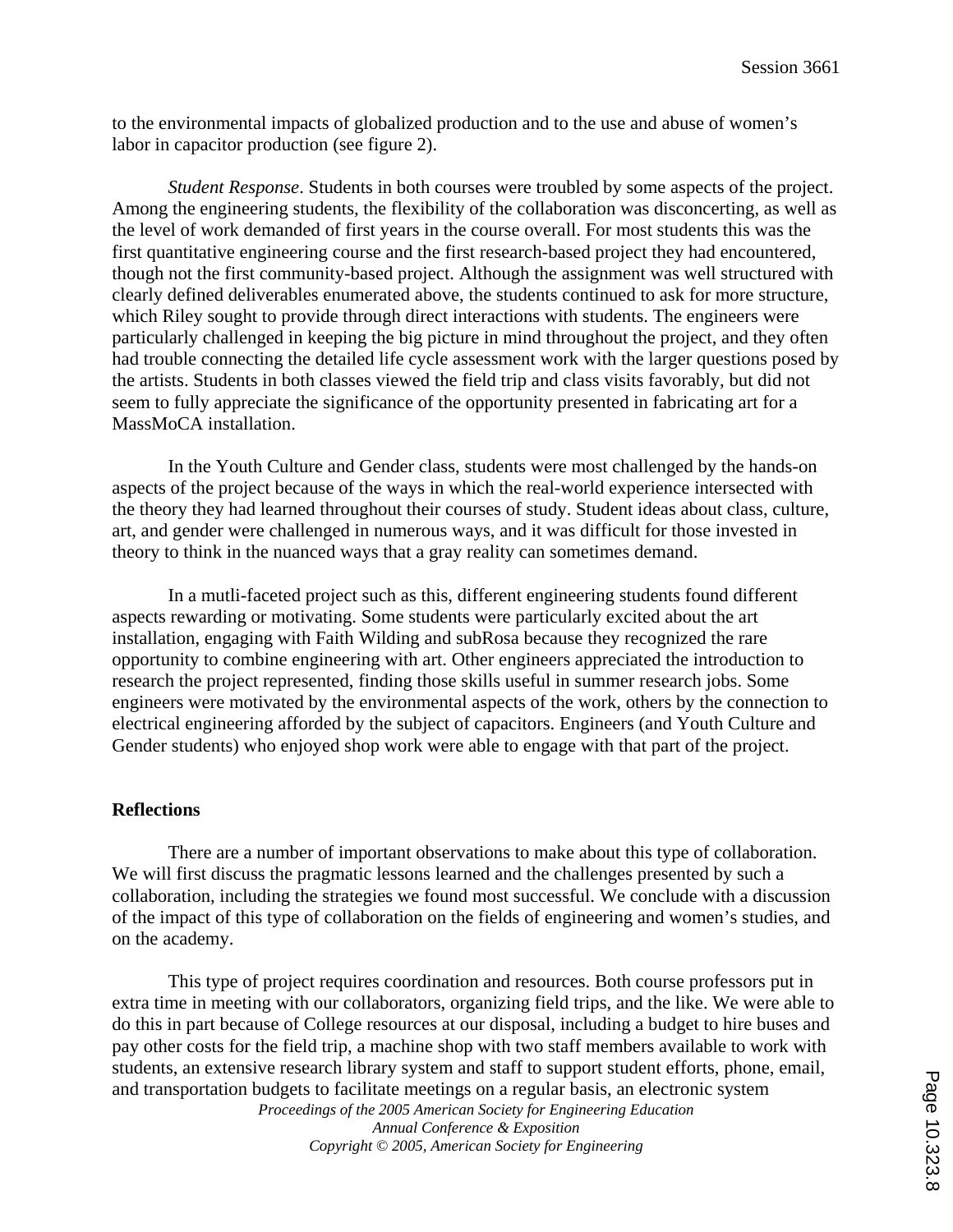(BlackBoard) to connect students in each class and between classes to facilitate collaboration, and open-minded collaborators including the Commonwealth Sprague process engineer, the museum staff at MassMoCA, and subRosa. If any of our collaborators had lacked enthusiasm or been unable or unwilling to give generously of time, expertise, and information, we would not have been able to do this project so successfully, if at all. Our project built upon previous research on North Adams, the history of capacitors, the Sprague Electric Company, life cycle assessment, and capacitor manufacturing. Access to these materials was essential to our work.

Flexibility on the part of all collaborators was essential to the success of the collaboration. It was a leap of faith for each of us to be willing to give the project a chance. We went further than we imagined possible, but this required being open to traveling new roads and taking part in a cross-disciplinary conversation. The whole was indeed greater than the sum of the parts.

The model we used was multi-disciplinary rather than interdisciplinary. This project could not have happened otherwise. Riley was teaching a core engineering course and could not forego essential program courses to teach a collaborative elective, due to the teaching needs of the fledgling engineering program at Smith. Similarly, Armstrong was committed to teach a course on Youth Culture and Gender. Something would have been lost if we had team-taught a single course and tried to merge the curricula. Instead, we each taught our course in our discipline, and the students benefited from this disciplinary training. It grounded the project in two very different ways that were each important to the final result. We were essentially able to double the work the two classes accomplished by choosing not to share the work. Ultimately it engenders respect for the work and enabled us to leverage more support from the college.

This collaboration taught each of us as faculty new ways that our disciplines relate to one another. There are many ways in which our disciplines don't even know the conversations we are having with one another. Attention to these conversations is fertile ground for collaborative work and new insights into the academy, engineering, and women's studies.

There were key challenges related to helping the students understand the big picture and the ultimate goals of the project. There was an enormous cultural divide among students – not just in terms of what they learn, but how they learn, and what they value deeply. We were able to question students' assumption about each other, but in a single semester of limited meetings, we did not push this further. The Mass and Energy Balances class had the most trouble keeping the big picture in view. Without strong backgrounds in social science, students were hearing for the first time about gender, labor, and culture. To be confronted with the notion that engineers might participate in activities that exploit labor, exploit women, and exploit the environment was difficult for them as first years in particular. Students became mired in the details of the research and analysis for the life cycle assessment so that they forgot to ask larger questions about environmental impact, or to check how realistic their assessments were. Frequent in-class reminders and written reminders in the problem statement itself were not enough. It may be that first-years were not developmentally prepared for a task with so many different kinds of connections – to art, to culture, to social science, to current events.

*Proceedings of the 2005 American Society for Engineering Education Annual Conference & Exposition Copyright © 2005, American Society for Engineering* Students in the Youth Culture and Gender class faced their own challenges related to confronting their own idealism by engaging in a project where the ethics are no longer black and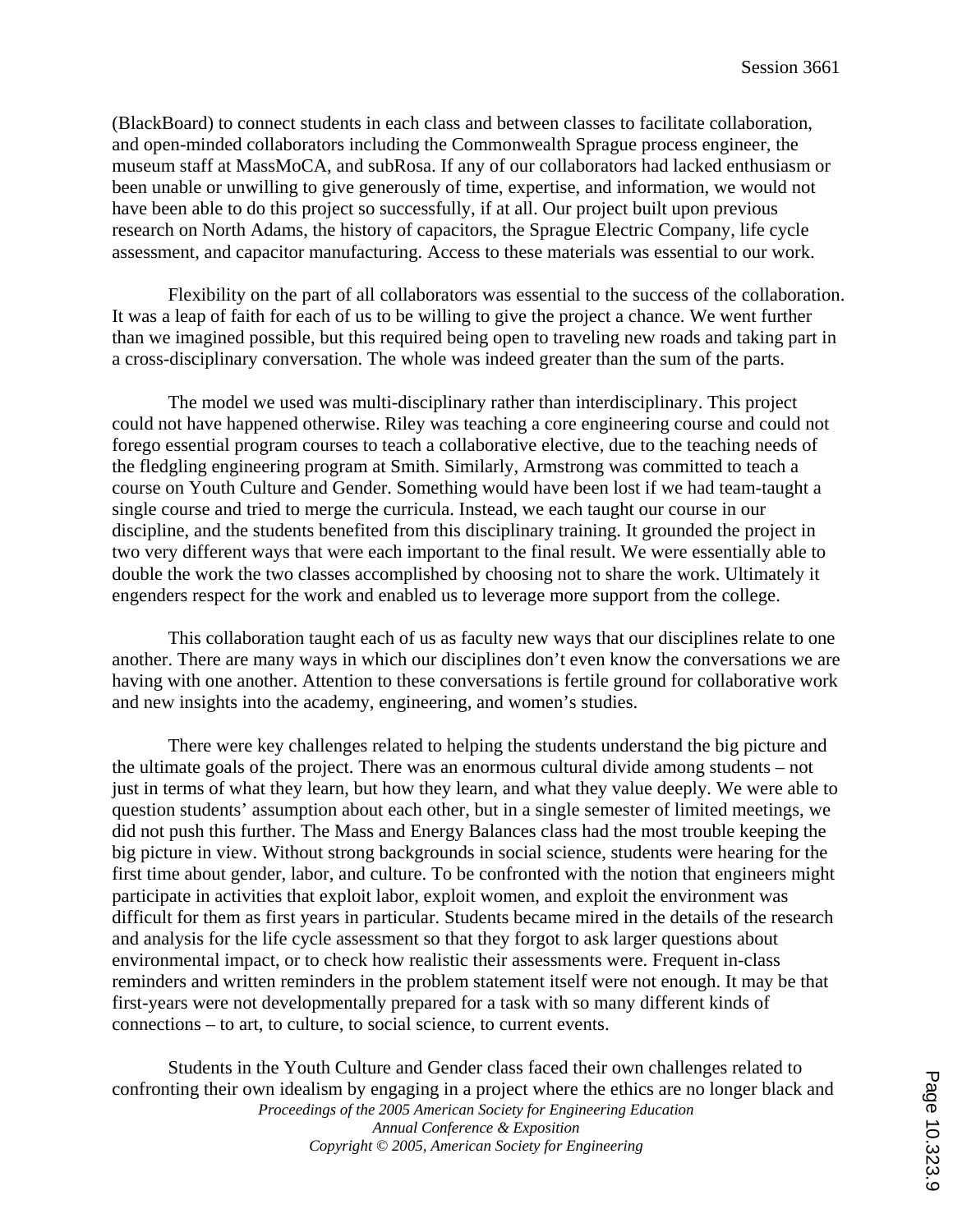white, and connections in the real world among individuals and institutions are problematic. To examine the ways in which art itself, and social science research, can be exploitative was difficult for them.

The collaboration made these ideas come alive for students in ways they would not have otherwise. For the Youth Culture and Gender class, engineering is a discipline that has "doing" at its core. Many students of theory found their ideals were problematized by the real world. For the engineers, they were asked to take pragmatic skills to a large, almost utopian problem, bringing analytical skills to a problem as intractable as globalization. In both cases, students were confronted with their own privilege, and privileges associated with their chosen disciplines. Each had to ask, what is the artist's/engineer's role in globalization? Cultures of production and the production of culture proved equally problematic. We were able to shift the parameters of what it was possible to think about in each of our courses. To the extent we had an obligation at least to keep conversation lines open with the other class, our feet were held to the fire to take on the problems of our disciplines and our classes in a broader way, with more in mind.

This collaboration made each of us ask what we in engineering (or we in Women's Studies) value from our students. What do we ask them to think about? What is a valuable lesson? In both courses, we found that process and modes of thinking were more important than particular course content.

For the academy, projects like these present multiple challenges. This project represents truly integrating engineering with the liberal arts, something Smith College is nominally committed to, yet this project did not receive recognition it deserved. This is in part because it represents a drain on resources and time. It is too much work, especially for junior faculty members. Project courses themselves have a strange relationship to the college, where some projects are deemed more worthy than others, based on town-gown relationships. Smith once had dedicated some staff time to support project courses, but this support was taken away during the semester in which we taught these courses. The impact of these courses is underestimated and misunderstood by the College, yet what we do goes to the core values of Smith. It raises central questions about what it means to do women's studies at a women's college, and what it means to do engineering at a liberal arts college.

For the individual instructor, this project was transformative, helping each of us realize in a new way the value of each other's discipline and what is missing from a pure disciplinary approach to a problem.

The social impact of the project lies in the art itself, seen by thousands of individuals who will tour MassMoCA over the 10 months of the exhibit. This truly was an opportunity for engineering students to impact their world in an unusual way – by engaging with the public using the profoundly transformative communication medium of visual art.

ACKNOWLEDGEMENTS: The authors wish to thank Nato Thomspon of Mass MoCA, Ross Bentz of Commonwealth Sprague, Lucia Sommer, Faith Wilding and all of our subRosa collaborators; without them this project would not have happened. We also thank Alan Bloomgarden at Smith College for his support of community-based projects including this one,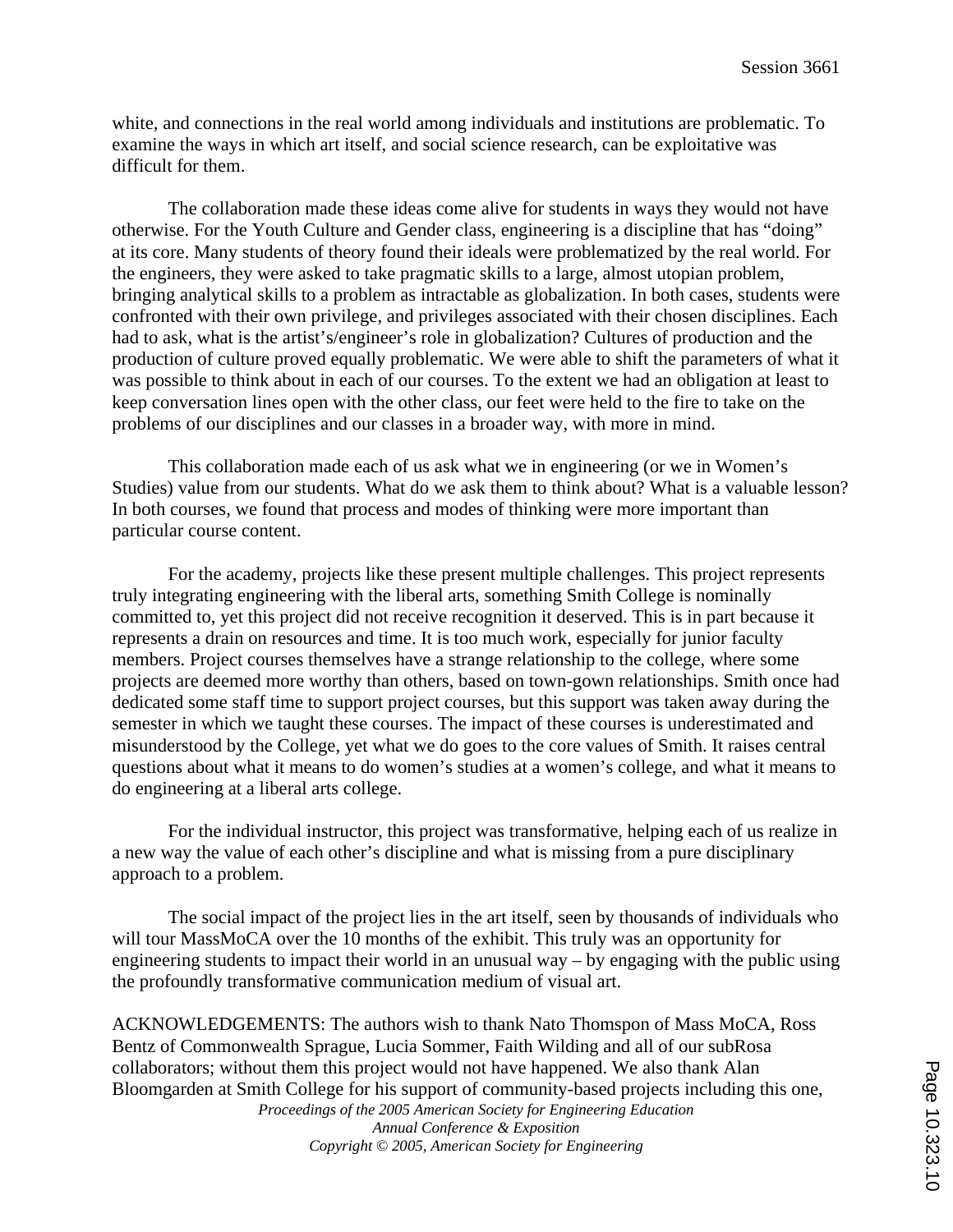and Michele Schaft for essential logistical and moral support. This project was supported by the Picker Engineering Program, the Women's Studies Program, and Smith College institutional funding.

## **References**

- 1. subRosa. Available: http://www.cyberfeminism.net. Accessed January 13, 2004.
- 2. Thompson, Nato, and Sholette, Gregory, eds. The Interventionists: Users' Manual for the Creative Disruption of Everyday Life. Cambridge, MA: MIT Press, 2004.
- 3. subRosa. Proposal to MassMoCA for art installation.
- 4. Felder, R.M. (1990). Stoichiometry without tears. *Chemical Engineering Education*, **24**(4): 188.
- 5. Felder, R.M., Felder, G.N., and Dietz, J.E. (1997) Longitudinal study of alternative approaches to engineering education: survey of assessment results. *Proceedings - Frontiers in Education Conference*, v 3, 1997, 1284-1289
- 6. Felder, R.M and Rousseau, R.W. (2000). Elementary Principles of Chemical Processes. New York: Wiley and Sons.
- 7. Riley, D., Ellis, G., and Howe, S. (2004). "'To Move People from Apathy': A multi-perspective approach to ethics across the engineering curriculum." *ASEE Annual Meeting*, June 20-23, Salt Lake City, Utah (2004).
- 8. Harris, Pritchard, and Rabins. Engineering Ethics. 2<sup>nd</sup> Edition. Belmont, CA: Wadsworth Publishing, 2000.
- 9. Incident at Morales: An engineering ethics story. Digital Video Disc. Lubbock, TX: National Institute for Engineering Ethics, Murdough Center for Engineering Professionalism, College of Engineering, Texas Tech University, 2003.
- 10. Nair, I. "LCA and Green Design: A Context for Teaching Design, Environment and Ethics," *Journal of Engineering Education*, October 1998.

DONNA RILEY is Assistant Professor in the Picker Engineering Program at Smith College. Her engineering research interests lie in the areas of human factors and exposure assessment. Her pedagogical interests include a focus on gender and applying pedagogies of liberation in the engineering classroom.

ELISABETH ARMSTRONG is Assistant Professor in the Women's Studies Program at Smith College.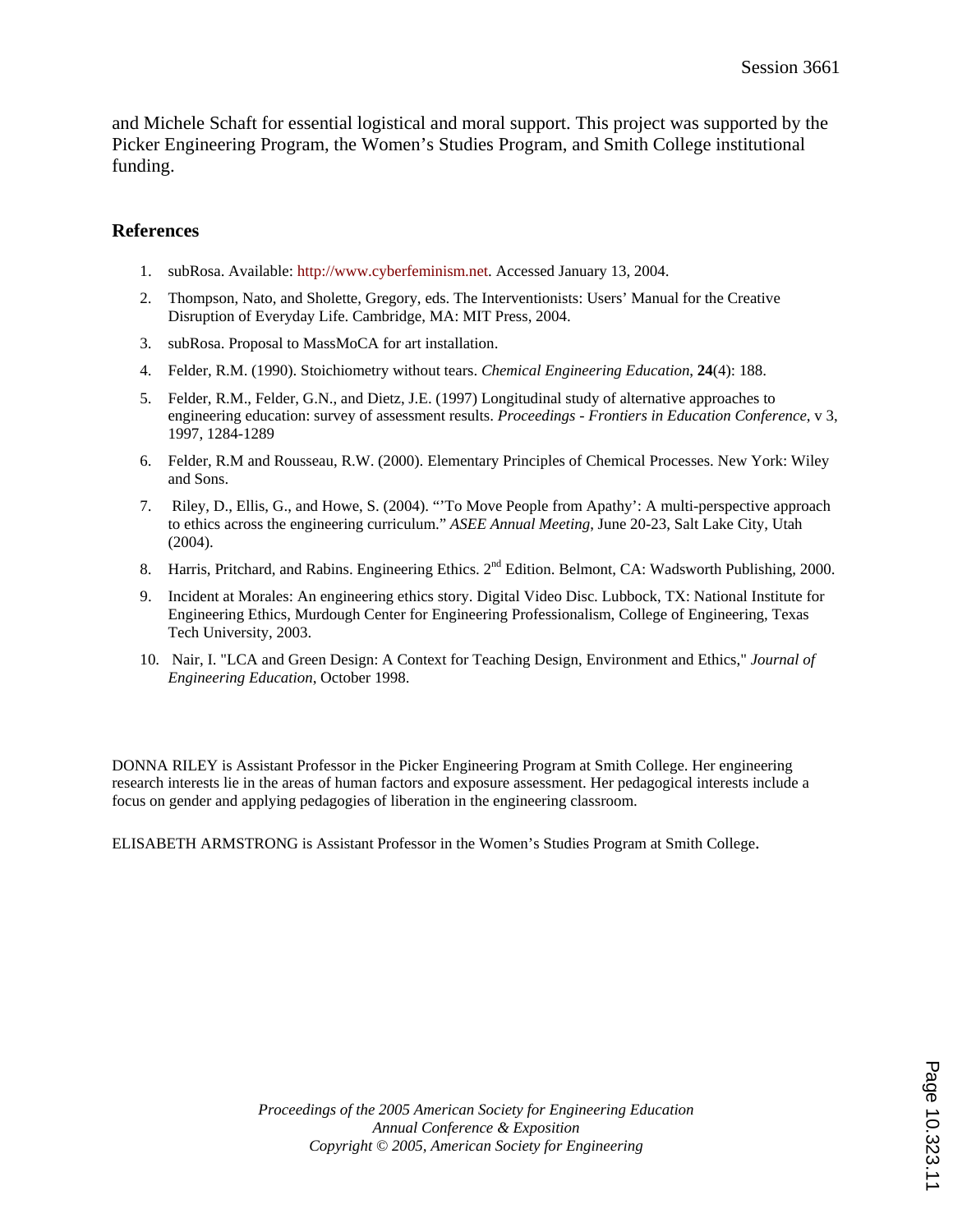

Figure 1. World Transport of Capacitor Materials. This GIS map depicting a potential path for materials flows in capacitor production was blown up and laminated as part of the Mass MoCA installation.